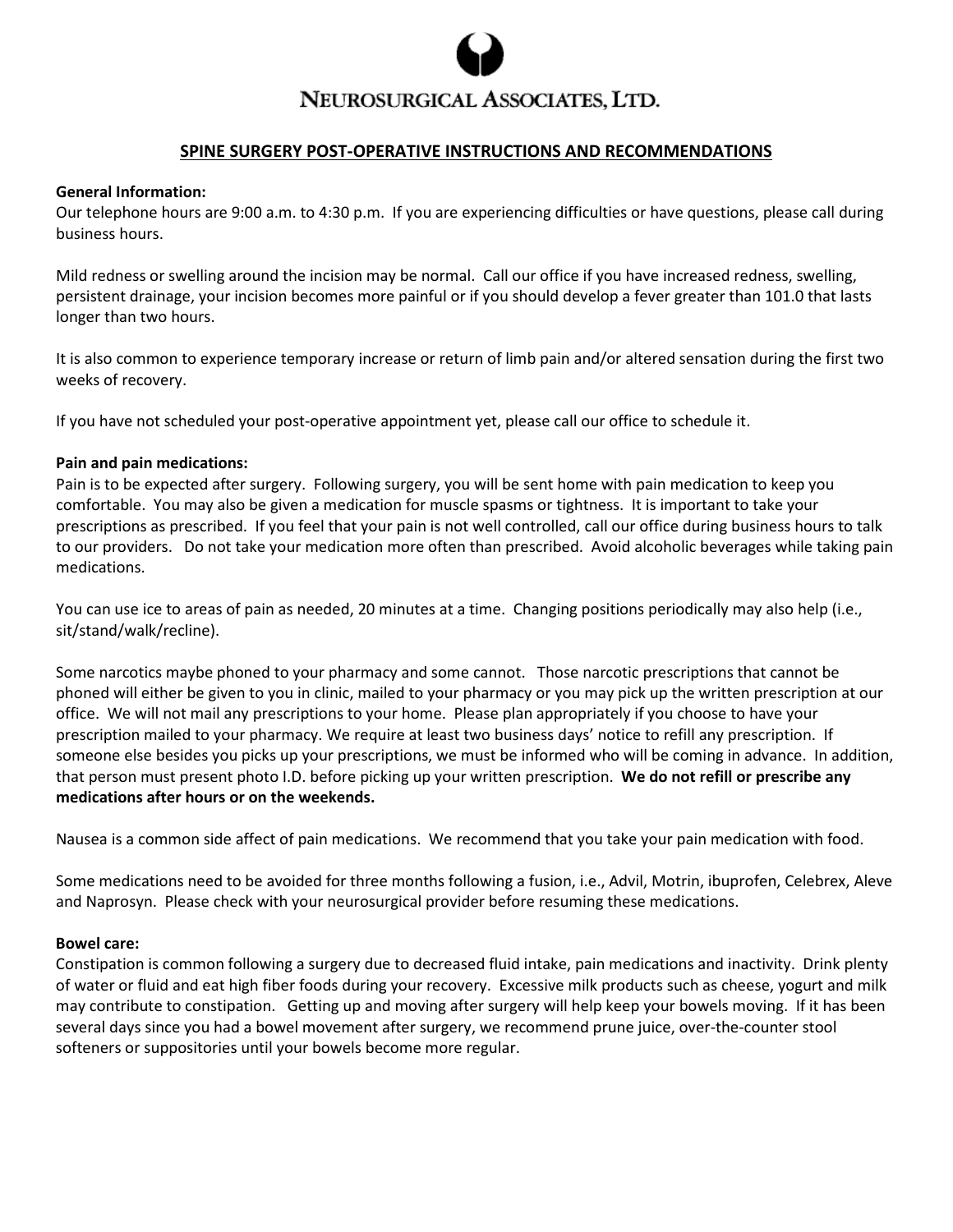### **Driving:**

You may not drive while taking narcotic pain medications or medications that may cause increased drowsiness. Driving under the influence of controlled substances renders you incapable of driving safely. Please check with your provider when you would be able to start driving.

If you had a cervical fusion, you will be restricted from twisting your neck which will prevent you from driving safely. Ask your provider when you can drive.

You may take short trips but stop frequently to walk and change positions. Avoid prolonged sitting.

### **Activity**

Resume activities gradually. Do not over exert yourself.

You are encouraged to walk. Start with short walks 5-10 minutes at a time 4-5 times per day and increase as tolerated. Some days you will have more energy than others. This is normal. You may climb stairs as tolerated; we recommend you use the railing.

After surgery, you may be limited in regard to flexing or extending your back or neck. Further directions will come at discharge if necessary.

Do not lift or carry anything heavier than 10 pounds, which is approximately equal to one gallon of milk. No housework, vacuuming, laundry, leaf raking, lawn mowing or snow shoveling.

We recommend that you abstain from sexual activity until you can do so without pain and maintain your spine in a neutral, well-supported position.

## **Shower/Bathing:**

If your incision is closed with glue, you may get your incision wet but do not rub on the incision or soak in a tub or whirlpool until seen in clinic.

If your incision is closed with staples or sutures, keep the incision(s) dry until the staples or sutures are removed. If you shower, you may cover the incision with plastic wrap such as Press and Seal or Saran Wrap and tape. Once you are done showering, remove the plastic, pat dry and leave the incision open to air. Do not rub on the incision or soak in a tub or whirlpool until seen in clinic.

If your incision is closed with Steri-Strips, keep your incision dry for three days. If you shower, you may cover the incision with plastic wrap such as Press and Seal or Saran Wrap and tape. Once you are done showering, remove the plastic, pat dry and leave the incision open to air. You may remove the Steri-Strips in two weeks if they have not fallen off. Do not rub on the incision or soak in a tub or whirlpool until seen in clinic.

Do not use lotions, gels or ointments on the incision until your incision is fully healed.

## **Nutrition:**

Your diet restrictions will not change with your surgery. Eat plenty of high fiber foods and drink plenty of fluids. We recommend drinking six to eight glasses of water per day, unless you have a fluid restriction.

## **Smoking:**

For proper healing, it is highly recommended and often required that you stop using all tobacco products. This includes smoking, chewing, nicotine gum and nicotine patches.